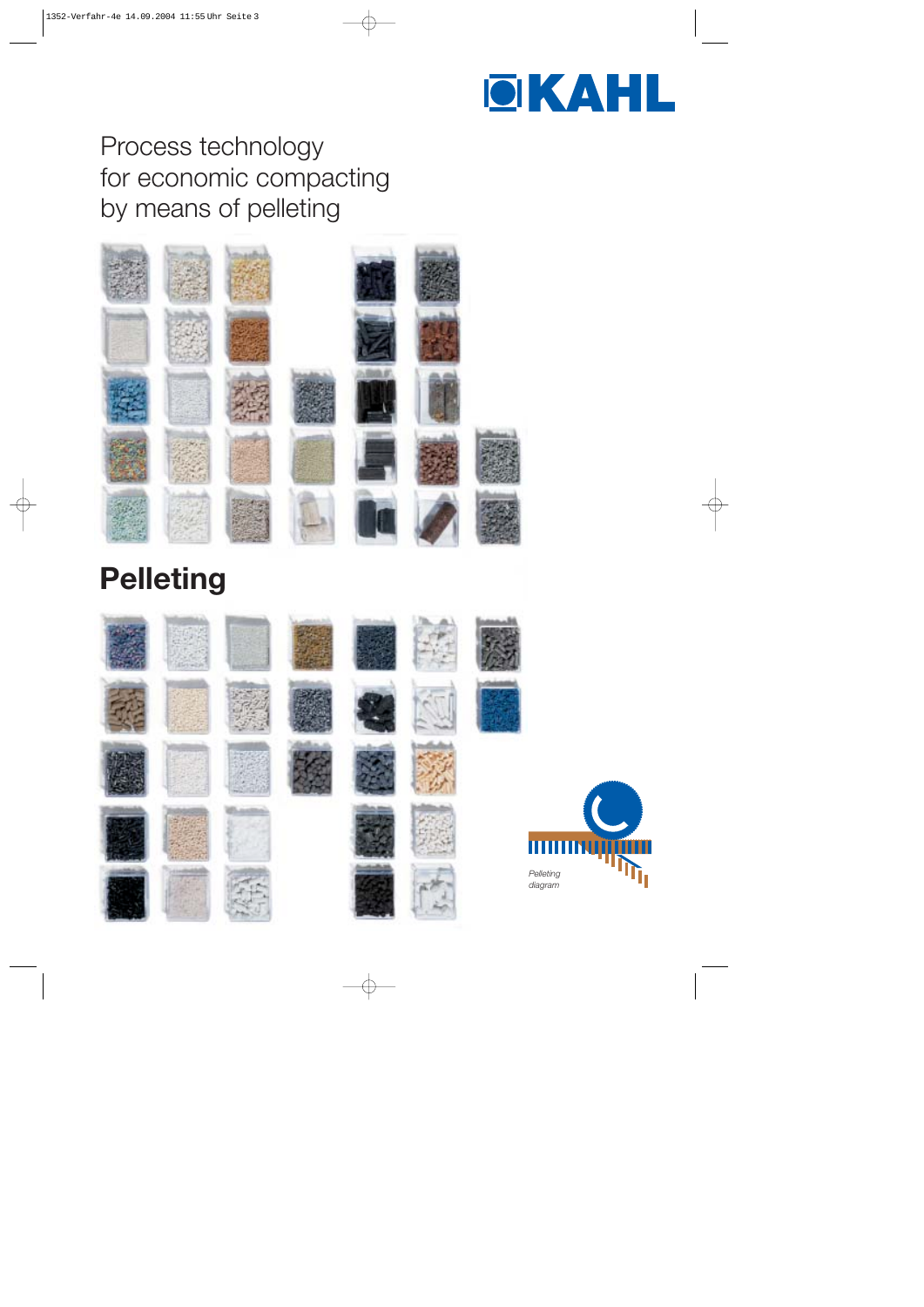### KAHL process technology for compacting and shaping

The Kahl policy for the compacting of powdery, lumpy, or pasty products is "to adapt the machine to the product". Process technology

- Machines
- **Plants**
- Turnkey factories

Pelleting with KAHL presses is an economic alternative to considerably more expensive processes.

Optimum design of each pelleting plant is achieved as a result of different product tests and analyses carried out at our pilot plant.

Due to the versatility of equipment of the KAHL pelleting plants, we are able to meet the special requirements of our customers.

For example the pelleting of:

- products with high slipping properties,
- $\blacksquare$  products with a melting point < 40 $^{\circ}$ C
- products which can only be processed with the addition of inert gas,
- pasty products with high slipping properties and a low melting point.

The main field of application of the process technology "pelleting" in the industry:

- conditioning of raw materials,
- product shaping,
- blending with filling materials,
- conditioning of waste products,
- compacting for utilization, disposal, or recycling,
- production of finished products,
- processing of finished products.

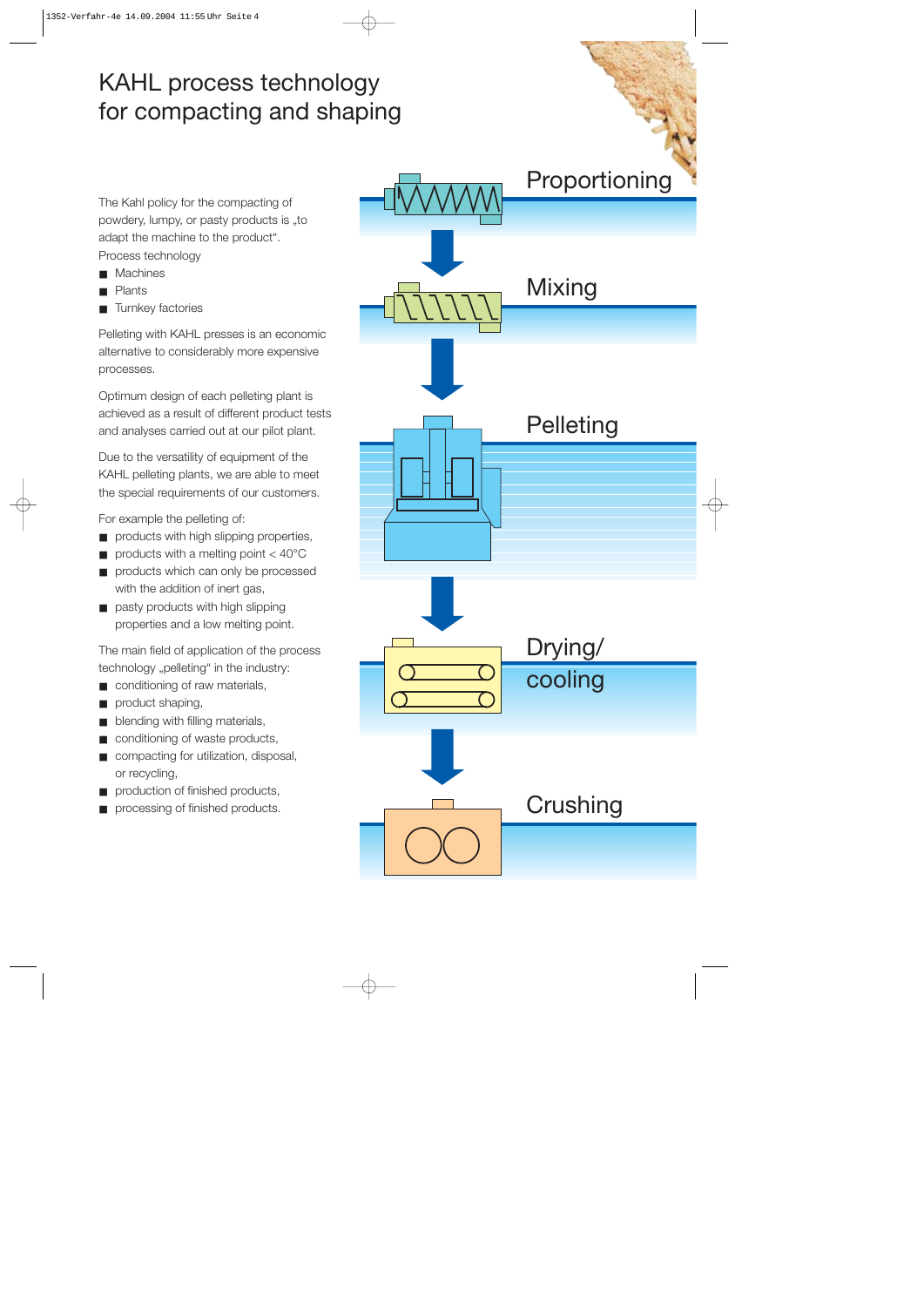

▼ Conical pan grinder rollers for *products having a low melting point.*

- *Press with hydraulic nut, positive roller drive, and die heating for plastic additives.*

- *Cooled press cases for thermosensitive products.* Our proportioning screws are available in various sizes and executions. They ensure a continuous feeding of product, e.g. into the continuous mixer.









 *Press 24-390 with overhead drive for pelleting pasty products*



 *Press 14 - 175 for small-scale production.*



*PC-control for a pelleting plant.*

Most of the products are dried and/or cooled after pelleting. For this purpose, KAHL offers the following process technology for treating the product with utmost care – the belt drier and cooler in modular design.

For subsequent processing it is sometimes necessary to crush the pellets after drying/ cooling in order to reduce the particle size or to increase the specific surface. For this purpose the NEUHAUS NEOTEC chemical roll grinder WMC is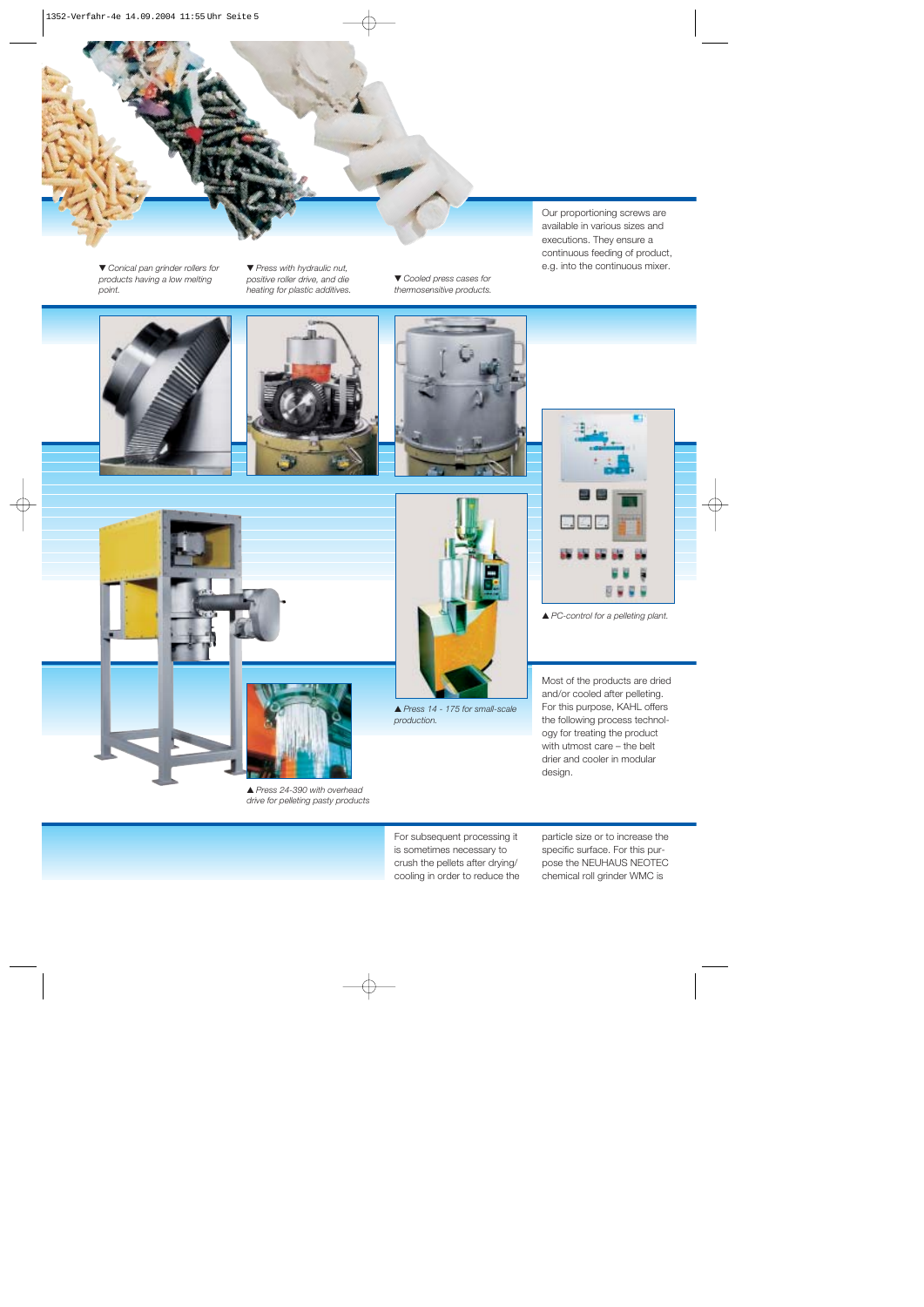

 *Proportioning screw.*

KAHL continuous mixers are used to obtain continuous mixing of bulk material with liquids. Several streams of bulk material, liquids, and steam can be added.



▲ Continuous mixer. **▲ Batch mixer.** 



The central piece of a KAHL pelleting plant is the flat die press for compacting and shaping. The variety of KAHL presses ranges from the press for small-scale production (10 kg/h) to the high capacity presses (35 t/h). Thanks to the

exchange of experience with our customers and to constant technical optimizations, we can offer a variety of plants. Thus, we have also developed solutions for the pelleting of thermosensitive and pasty products or of products that

have to be processed by adding inert gas. The field of application of our pelleting plants ranges from the conditioning of raw materials for subsequent processing to the production of finished products.



 *Belt unit for drying or cooling or as a cooler/drier combination.*



 *NEUHAUS NEOTEC Chemical roll grinder WMC in sectional design for almost dust-free crushing with a narrow particle size distribution.*

 *Cardan shafts with toothed belts and spur gear.*

available in different sizes and executions ranging from laboratory to high capacity roll grinders.

NEUHAUS NEOTEC is a member of the KAHL group.

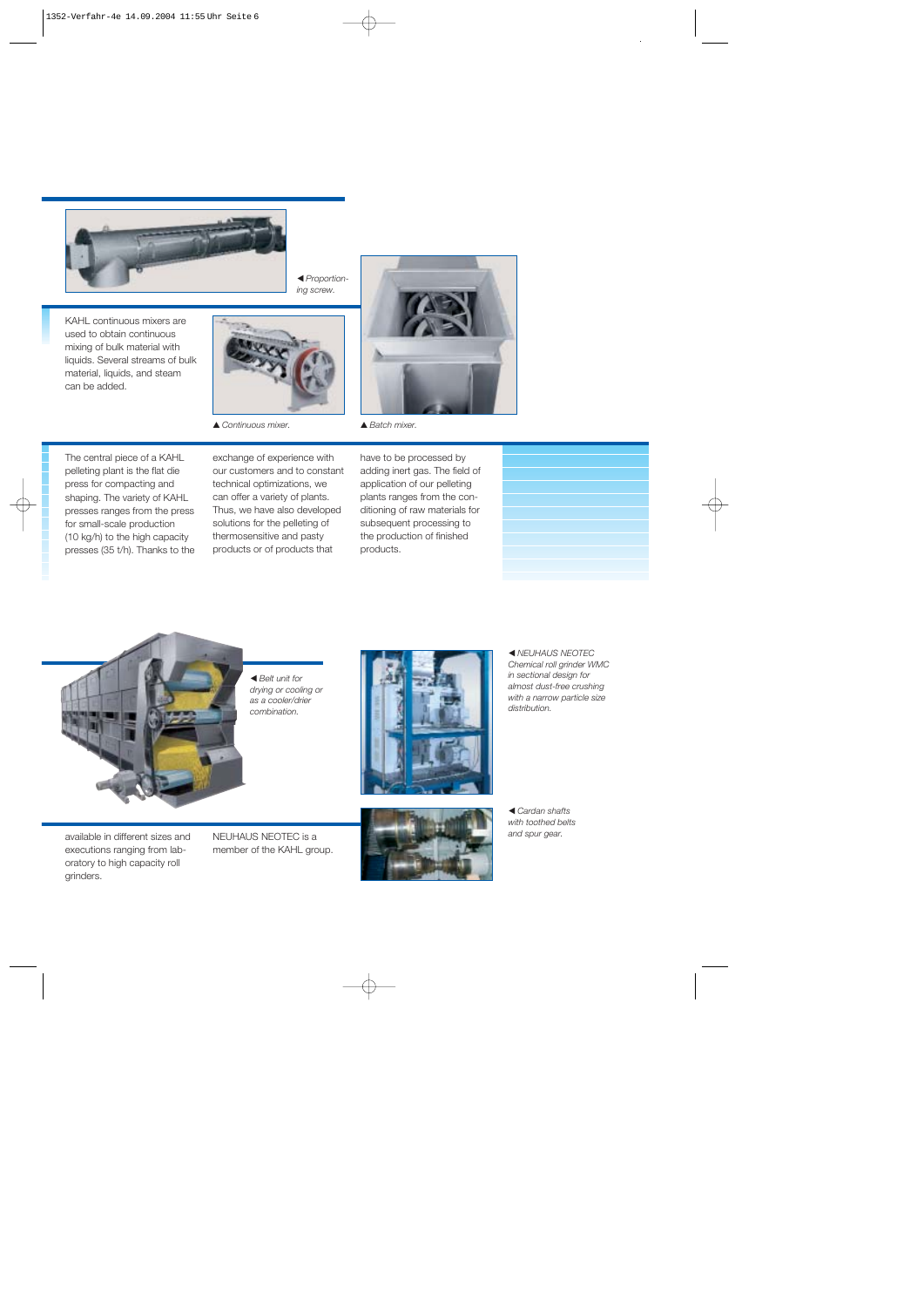### For powdery, lumpy, or pasty products

Product inlet

Hydraulic roller adjustment device

Pan grinder roller

### **KAHL pelleting press**

For powdery, lumpy, or pasty products.

Pellet diameter:

Gear

< 2 mm slipping agent required

> 2 mm no slipping agent required

Roller bearing with slip ring seal

**Scraper** 

Die

Roller gap

Cutting device

Pellet discharge

Main bearing